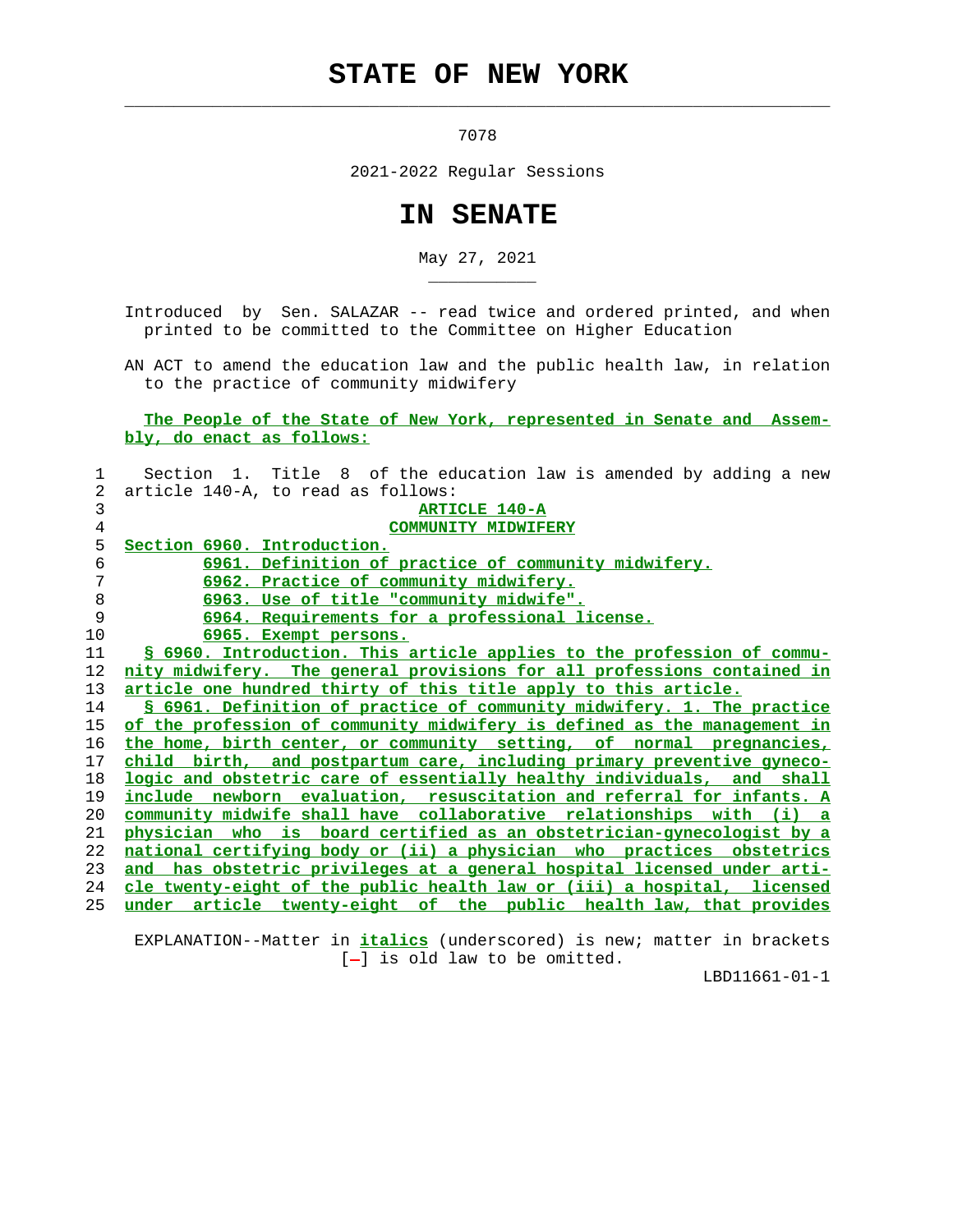S. 7078 2

**obstetrics through a physician having obstetrical privileges at such institution, that provide for consultation, collaborative management and referral to address the health status and risks of the community midwife's patients and that include plans for emergency medical gyneco- logical and obstetrical coverage. A community midwife shall maintain documentation of the collaborative relationships and shall make informa- tion about the collaborative relationships available to the community midwife's patients. Failure to comply with the requirements found in this subdivision shall be subject to professional misconduct provisions as set forth in article one hundred thirty of this title. 2. A community midwife shall have the authority, as necessary, and limited to the practice of community midwifery, to order, dispense, prescribe, and administer drugs, immunizing agents, diagnostic tests and devices, and to order laboratory tests, as established by the board of midwifery in accordance with the commissioner's regulations. A community midwife shall obtain a certificate from the department upon successfully completing a program including a pharmacology component, or its equiv- alent, as established by the commissioner's regulations prior to prescribing under this section. 3. Any reference to community midwifery, or community midwife, under the provisions of this article, this chapter or any other law, shall refer to and include the profession of community midwifery and a commu- nity midwife, unless the context clearly requires otherwise. § 6962. Practice of community midwifery. Only a person licensed or exempt under this article or authorized by any other section of law shall practice community midwifery. § 6963. Use of title "community midwife". Only a person licensed or exempt under this article shall use the title "community midwife". § 6964. Requirements for a professional license. To qualify for a license as a community midwife, an applicant shall fulfill the following requirements: 1. Application: file an application with the department. 2. Education: achieve and maintain the credential of community midwife or certified professional midwife from a national certifying body specializing in the certification of community midwives or certified professional midwives and approved by the commissioner. 3. Examination: pass an examination designated by a certifying body under subdivision two of this section. 4. Age: be at least twenty-one years of age. 5. Character: be of good moral character as determined by the depart- ment. 6. Fee: pay a fee of one hundred fifteen dollars for an initial license, a fee of one hundred eighty dollars for each triennial regis- tration period and a fee of seventy dollars for a limited permit. § 6965. Exempt persons. Nothing in this article shall (a) affect, prevent, expand, or limit any duty or responsibility of a physician, midwife, physician assistant, or nurse practitioner, acting within the professional's scope of practice, from practicing community midwifery; or (b) affect or prevent a medical student, midwifery student, physician assistant student, or nurse practitioner student from engaging in clin- ical practice in an educational program registered by the department, under the supervision of a physician or board certified obstetrician/gynecologist or midwife, physician assistant, or nurse practitioner, acting within the professional's scope of practice.** 55 § 2. Section 6953 of the education law, as amended by chapter 327 of

56 the laws of 1992, is amended to read as follows: